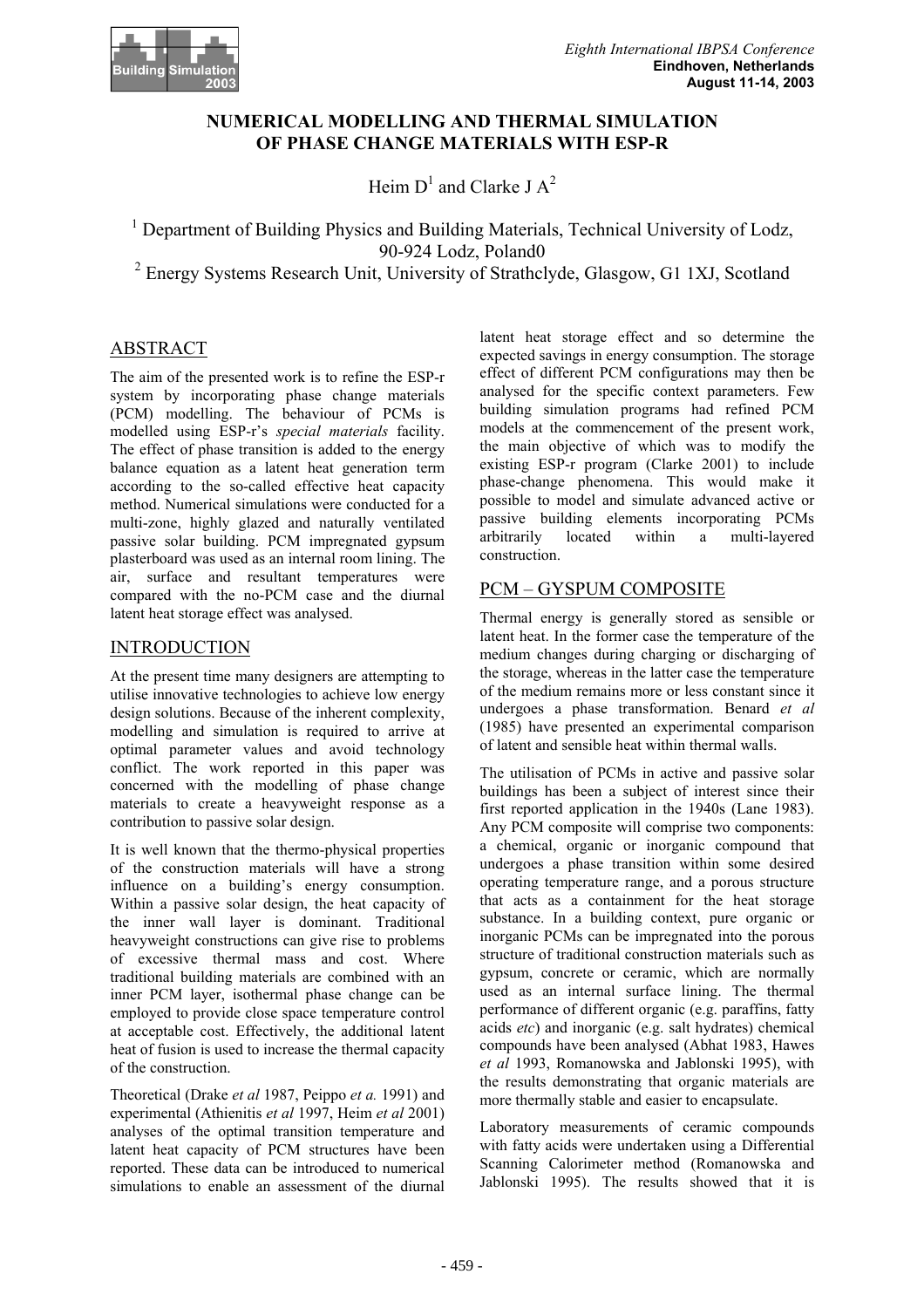possible to obtain heightened heat accumulation with almost isothermal change of phase in the melting temperature range from 13.7°C to 33.3°C and the heat of phase change from 11.1kJ/kg to 82.4kJ/kg. The PCM considered here was self-nucleating, chemically stable and exhibited no overheating or overcooling effect.

## MATHEMATICAL MODEL

The heat transfer processes in the PCM structures are complex, especially when the chemical compound is in the transition stage. During the phase change process (melting or solidification), the PCM encapsulated in a porous building material can exist in three states: solid, liquid and 'mushy' (two-phase). Additionally, the thermal properties of a matrix of construction material are different from the constituent properties. To simplify the mathematical model, the following assumptions were made:

- 1. The PCM-gypsum composites are treated as a body of uniform equivalent physical and thermal properties—principally specific and latent heat, density and thermal conductivity.
- 2. The heat transfer process across the PCMgypsum board is considered as one-dimensional.

The differential equations of transient heat conduction with variable thermo-physical properties is given by:

$$
\frac{\partial}{\partial t} \rho(T) h(T) = \nabla \left[ \lambda(T) \nabla T(\vec{r}, t) \right] + g(\vec{r}, t) \tag{1}
$$

where T is temperature,  $\rho$  density, h enthalpy,  $\lambda$ conductivity and g heat generation rate. When

$$
\frac{\partial \rho}{\partial t} \approx 0 \quad \frac{\partial h}{\partial t} = \frac{\partial h}{\partial T} \frac{\partial T}{\partial t} = C_{\text{eff}}(T) \frac{\partial T}{\partial t}
$$

equation (1) becomes:

$$
\rho(T) C_{\text{eff}}(T) \frac{T(\vec{r},t)}{\partial t} = \nabla \left[ \lambda(T) \nabla T(\vec{r},t) \right] + g(\vec{r},t) \tag{2}
$$

where Ceff is the effective heat capacity.

For the non-linear problem (in the phase change temperature range) defined by equation (2), the Goodman transform (Samarskii and Vabishchevivh 1995) can be used to remove the temperature dependent, effective heat capacity,  $C_{\text{eff}}$ , outside the differential operator by defining a new dependent variable:

$$
v = \int_{C_s}^{C_l} C_{\text{eff}}(T) dT
$$

where  $C_s$  is the heat capacity in solid phase, and  $C_l$ the heat capacity in liquid phase.

Equation (2) can thus be rearranged:

$$
\rho(T) C_{eff}(T) \frac{\partial T}{\partial v} \frac{\partial v}{\partial t} =
$$
  
=  $\nabla \cdot \left[ \lambda(T) \frac{\partial T}{\partial v} \nabla v \right] + g(\vec{r}, t)$  (3)

### NUMERICAL MODEL

The ESP-r control volume approach was adapted to describe the physical elements of the PCM model using ESP-r's zones and networks elements. This method also allows the adoption of variable thermophysical properties (Nakhi 1995). Spaces, described by geometry, construction and operational data, are interconnected using network models that describe any air and moisture flowpaths. The complete numerical model, together with boundary conditions and imposed control, is then passed to a central solver.

The control volume formulation is obtained by integrating associated partial differential equation (2) over a small polyhedron control volume V, applying the mean value theorem and divergence theorem, with homogeneous material and uniform boundary at each surface. Equation (2) thus becomes:

$$
\rho(\overline{T}) C_{eff}(\overline{T}) \nu(\overline{T}) \frac{\partial \overline{T}}{\partial t} = -\lambda_s(T) \frac{\partial T}{\partial n_s} + \nu(\overline{T}) \overline{g}
$$
 (4)

where  $\overline{T}$  is the average temperature of V, g the heat generation rate over the control volume and  $n<sub>s</sub>$  the outward drawn normal unit vector.

Heim (2002) presented some initial applications of the effective heat capacity method within ESP-r.

#### IMPLEMENTATION IN ESP-R

According to the control volume and the effective heat capacity method, the effect of the phase transition is added to the energy balance equation via material property substitution. Effective capacity is a highly non-linear function of temperature within the phase change temperature range. It can be substituted, however, by a linear relationship. Such an approach has been proposed for the thermal simulation of single PCM components (Drake 1987, Jokisalo *et a.* 2000).

Within ESP-r, PCMs was modelled using the concept of *special materials* (Kelly 1998). Special materials were introduced to ESP-r as a means of modelling active building elements that have the ability to change their thermo-physical properties in response to some external excitation (e.g. electro-chromic glazings). The special material functions of ESP-r may be applied to a particular node within a multilayer construction. Any node defined as a special material is then subjected to a time variation in its basis thermo-physical properties.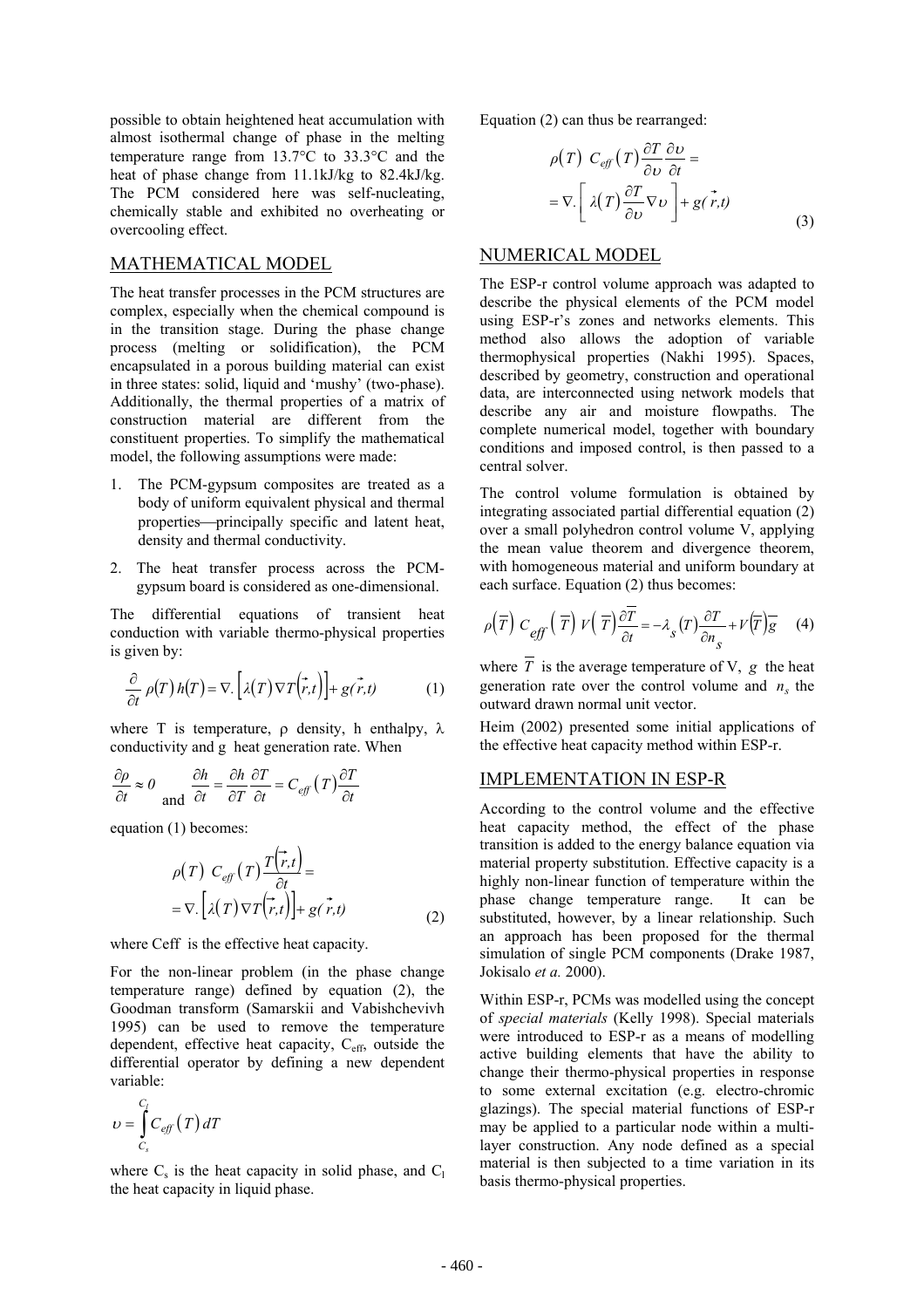#### PROBLEM DEFINITION

Within a building energy system, the most important feature of a PCM composite is its thermodynamic properties: melting point, transition temperature range and latent heat of phase change. The properties of the PCM-gypsum composites used in the work reported here are given in Table 1.

*Table 1. Properties of PCM-gypsum composite.*

| <b>MATERIAL PROPERTY</b>              | <b>VALUE</b> |
|---------------------------------------|--------------|
| latent heat of phase change [kJ/kg]   | 45.00        |
| phase change temperature range [K]    | 1.00         |
| conductivity $\left[W/m^2K\right]$    | 0.35         |
| density $\lceil \text{kg/m}^3 \rceil$ | 1000.00      |

Three, naturally ventilated, zones were established to represent a middle portion of a multi-storey office. The perspective view presented in Figure 1 shows the superimposed natural ventilation scheme. Two symmetrical zones are separated by a third, centrally placed, buffer zone.



*Figure 1. View of the 3 zones PCM building model.*

Passive solar buildings, with their large glazing areas, may give rise to thermal discomfort problems. Different strategies such as controlled blinds, passive cooling or additional thermal mass may be used to mitigate the problem. Within the present study, additional thermal mass is achieved through the application of PCM impregnated gypsum board. The storage of latent heat increases the thermal capacity of the construction, allowing it to store solar energy while maintaining near constant temperatures.

| Table 2, <i>west and east zones description</i> , |              |
|---------------------------------------------------|--------------|
| <b>ZONE PARAMETER</b>                             | <b>VALUE</b> |
| total volume $\lceil m^3 \rceil$                  | 50.00        |
| floor area $\lceil m^2 \rceil$                    | 20.00        |
| external opaque area $[m^2]$                      | 16.50        |
| external transparent area $\lceil m^2 \rceil$     | 6.00         |
| total PCMs wallboard area $\lceil m^2 \rceil$     | 57.00        |
| floor area / PCM wallboard area [-]               | 0.35         |
| thickness of PCM panel [m]                        | 0.012        |

*Table 2. West and east zones description.*

Table 2 lists the describing parameters of the two main zones.

The thermo-physical properties of the partitions and the magnitude of the air flows were defined according to best practice guidelines. All external walls were constructed from 25cm of massive, concrete slab isolated with 12cm polystyrene from the outside. The heat transfer coefficient for all external, opaque partitions was set to  $0.30 \text{W/m}^2\text{K}$ ; and 1.3W/m<sup>2</sup>K for windows.

Weather data for Warsaw (52°N) in 1982 was used to define the boundary condition for the simulations. This year corresponds to the hottest summer between 1976 and 1985. The average ambient air temperature from July to September is 19.24°C and the total solar radiation is  $1144.5 MJ/m<sup>2</sup>$ . The period from the beginning of the March to the end of November was selected for the analysis. The wind speed and direction determined the infiltration air flow through the openings, the magnitude of which were set to guarantee effective air flow rates in order to maintain the zone temperature not higher than 3K over the ambient temperature. The casual gains from equipment, lights and occupants were set to zero in order to remove their impact on the results and so make the results interpretation easier. Continuous heating corresponding to a fixed zone air temperature set-point of 20°C was defined.

First, simulations were conducted for the building without PCM-composites. Initial calculations showed that maximum resultant temperature recorded in the west zone was 33,6°C and 31,8°C in the east zone. Additionally, the overheating effect was noticed from  $15<sup>th</sup>$  of June to  $15<sup>th</sup>$  of September when internal temperatures exceeds 25°C during the day and night.

Now, an interior lining made from 1.2cm of gypsum PCMs-composite wallboard was applied to all surfaces except the floors in the west and east zones. Based on the resultant temperature history obtained from the initial simulation, the melting temperature  $(T_m)$  was set to 21, 24, 27 and 30°C. The solidification temperature  $(T_s)$  was assumed to be 1K higher than the melting point (i.e. 22, 25, 28 and 30°C respectively). Each composite has the same value of latent heat of fusion given by 45kJ/kg.

### NUMERICAL ANALYSIS

A 15 minutes time step was used within both simulations. The values of the resultant temperature, PCM node temperature and latent heat of phase change were saved at each time step. To aid the analysis, the histories of these parameters were presented in weekly time periods. Each period was chosen to correspond to a different value of the melting temperature and contains the beginning of the phase change (i.e. where the wallboard's surface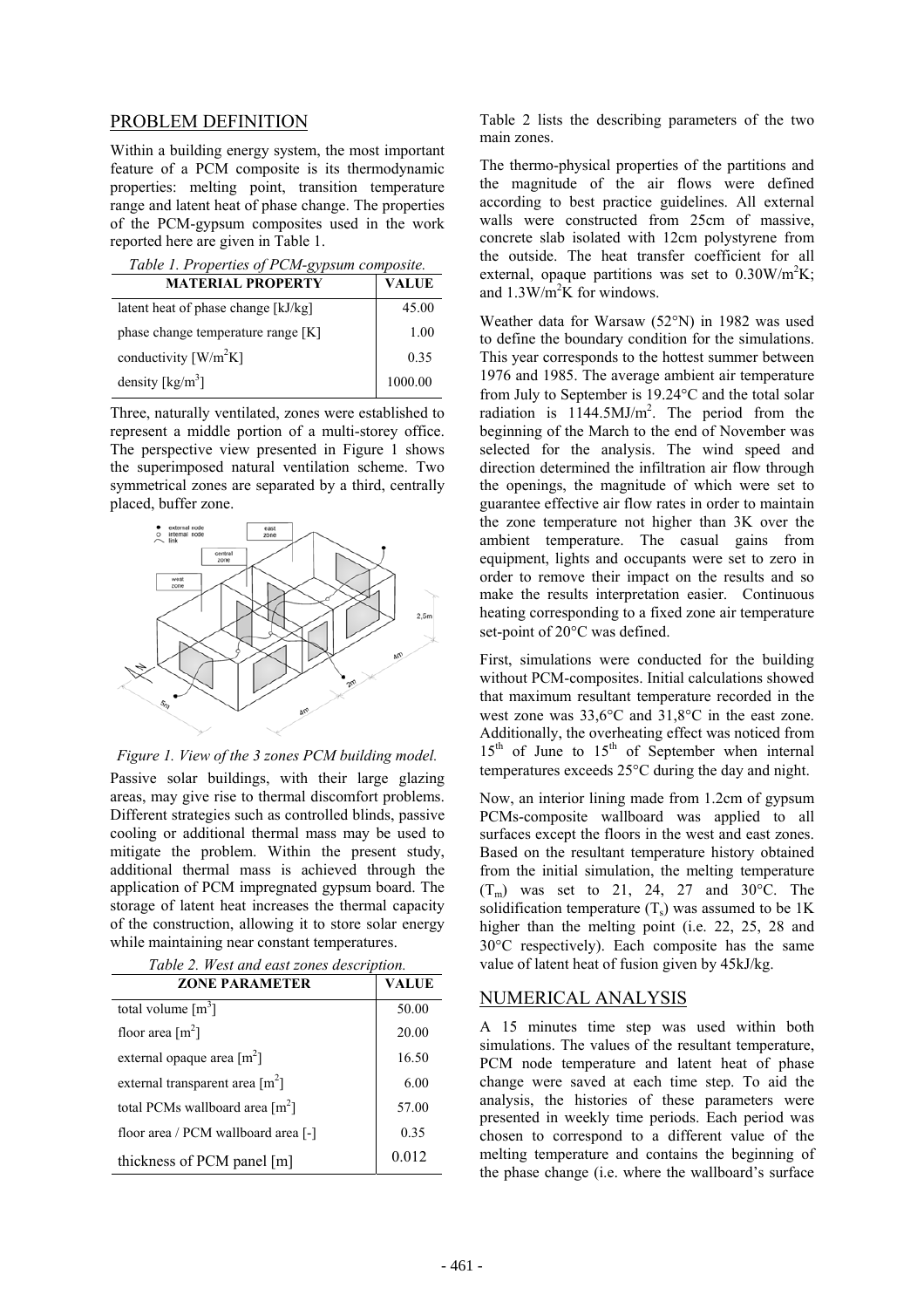temperature exceeds the melting temperature). The selected periods were:

 $T_m = 21$ °C- 6-12 March  $T_m = 24$ °C- 27 March to 2 April  $T_m = 27$ °C $- 23$ -29 May  $T_m = 30^{\circ}C - 19 - 25$  July.

The history of the PCM composite's surface temperature and internal node temperature compared with traditional gypsum board are presented. Figures 2, 5, 8, 11 represents surface temperatures for different values of the melting temperature. The internal surface is highly exposed to daily temperature fluctuation and direct solar radiation. The phase change process inside the wallboard allows a portion of the solar energy to be stored as latent heat. The surface temperature is about 0.5- 1.0K lower than for the case of a zone with no PCMgypsum composites. This result is due to the relatively wide  $(-1K)$  phase change temperature range, in comparison to the daily zone temperature fluctuation  $(-2K)$ . The internal face of the wallboard (Figures 3, 6, 9 and 12) is thermally stable and the temperature is constant at the level of the assumed melting temperature. A more pronounced temperature fluctuation is seen for the ordinary material, where the node temperature varies more than 1K during 24 hours.

Figures 4, 7, 10 and 13 show the history of the latent heat flux during transition periods. Over a day the heat flux is positive and solar energy is stored in the material (melting process). The heat is released during the night when the zone's resultant temperature drops below the solidification temperature (solidification process). After a few weeks the phase change phenomenon ceases, the wallboard is completely loaded and unable to store more heat (Figure 18). The solar energy accumulated in the material is equal to the maximum latent heat of phase change. The first type of PCM-gypsum composite, with a melting temperature equal to 21°C, stores solar energy during March and releases it in November. From April to October the PCM panel is overloaded because the temperature is higher than the solidification temperature. The second type of composite, with a melting temperature equal to 24°C, works similarly. However, now the loading period lasts two months and the material is overloaded for only about four months. The third material  $(T_m=27^{\circ}C)$  does not exceed the fully loaded state, while the fourth material  $(T_m=30^{\circ}C)$  works periodically but does not seem to be useful for the case studied here.

The thermal behaviour of the wallboards also affects the room's resultant temperature. Figures 14 - 17 show the profiles over selected periods. An analysis of these data does not show significant differences in the zone's performance. This derives from the relatively small thickness of the wallboard and the low latent heat of phase change (45kJ/kg). Another problem is that, from a practical point of view, the floor cannot be covered with a PCM-composite and therefore its surface heated rapidly and this had a significant impact on the room resultant temperature.

The results of numerical analysis confirmed the correctness of the method. The histories of the zone's resultant temperature and the wallboard's surface temperature show the influence of the phase change transition and the effect of latent heat storage. Comparative analyses with pure gypsum plasterboards show the advantages of latent heat, low temperature storage systems, and seem to indicate promise for the future.

## CONCLUSIONS AND FUTURE WORK

This study is the first step in the integration of latent heat storage materials within a building structure. The initial model, implemented in ESP-r, to calculate the effect of phase change performed as expected but further refinements are required. The obtained results show the effect of latent heat storage on the thermal behaviour of the building. This effect did not cause a considerable reduction in diurnal temperature fluctuation. However, it did decrease the internal air temperature in the transitions periods when the solar energy was effectively stored. The PCM-gypsum composite designed for passive solar heating works properly under spring-autumn weather conditions and allows the stored energy to be utilised at the beginning of the heating season. However, to design the appropriate material properties for passive heating during winter, and cooling during summer, a wider analysis using multicriterion optimisation is planed. The behaviour of the material composite corresponds to the experimental measurements; further macro-scale experiments are necessary to validate the model. Additionally, a more accurate description of the PCM structure with variable density and conductivity will be analysed in the future.

### ACKNOWLEDGEMENTS

This work was financed by the State Committee for Scientific Research from funds in 2002 – 2003 as a research project no. 5 T07E 021 23.

### REFERENCES

- Abhat, A. 1983. Low temperature latent heat thermal energy storage: heat storage materials. *Solar Energy*, Vol. 30, No. 4: 313-332.
- Athienitis, A.K. & Liu, C. & Hawes, D. & Banu, D. & Feldman, D. 1997. Investigation of the thermal performance of a passive solar test-room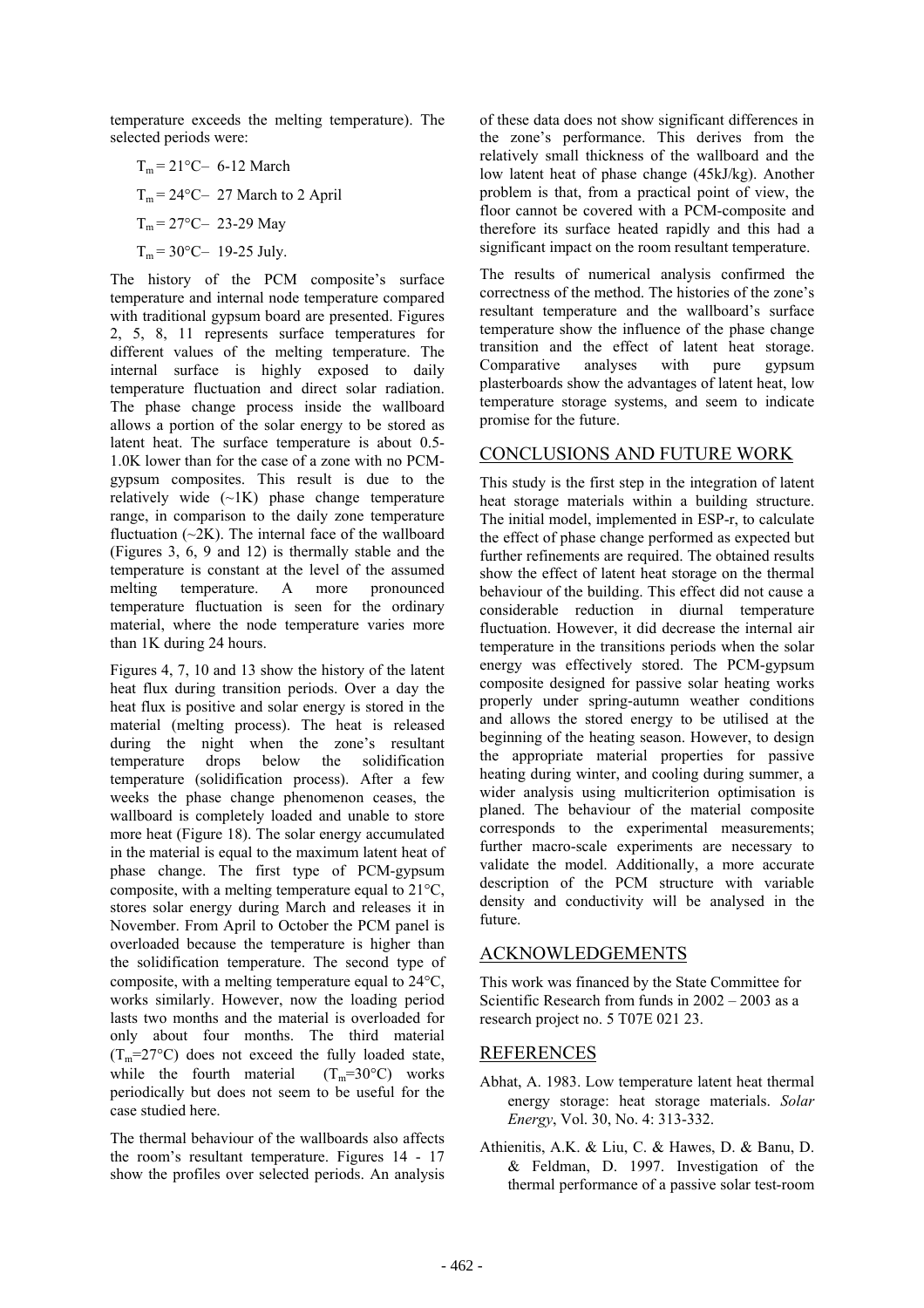with wall latent heat storage. *Building and Environment*, Vol. 32, No. 5.

- Benard, C. & Body, Y. & Zanoli, A. Experimental comparison of latent and sensible heat thermal walls. *Solar Energy*, Vol. 34, No. 6: 475-487.
- Clarke, J.A. 2001. *Energy simulation in building design, 2nd edition*. Oxford: Butterworth-Heinemann.
- Drake, J.B. et al. 1987. *PCMSOL simulation code for a passive solar structure incorporating Phase Change* Materials*, Report ORNL – 6359*. Oak Ridge National Laboratory.
- Hawes, D. W. & Feldman, D. & Banu D. 1993. Latent heat storage materials. *Energy and Buildings*, Vol. 20: 77-86.
- Heim, D. 2002. Modeling building elements with the application of phase change materials. *Proceeding of 4th Ph.D. Symposium in Civil Engineering, P. Schiebl et al. (ed.), vol. 1,* Munich: 248-255.
- Heim, D. & Romanowska, A. & Jablonski, M. 2001. Zastosowanie kompozytow gipsowych modyfikowanych materialem fazowo - zmiennym do akumulowania energii cieplnej w okresach temperatur umiarkowanych. *Proceeding of XV International Scientific and Technological Conference, Ekomilitaris-2001*, Zakopane: 172- 179, (in Polish).
- Jokisalo, J. & Lamberg, P. & Siren, K. 2000. Thermal simulation of PCM structures with TRANSYS. Proceeding *of 8th International Conference on Thermal Energy Storage, TERRASTOCK–2000*, Stuttgart, Germany.
- Kelly, N.J. 1998. *Towards a design environment for building integrated energy systems: the integration of electrical power flow modeling with building simulation*, *PhD Thesis*. University of Strathclyde, Glasgow.
- Lane, G. A. 1983. *Solar Heat Storage: Latent Heat Materials, Vol.1*. CRC Press, Boca Raton, Florida.
- Nakhi, A.E. 1995. *Adaptive construction modelling within whole* building *dynamic simulation*, *PhD Thesis*. University of Strathclyde, Glasgow.
- Peippo, K. & Kauranen, P. & Lund, P.D. 1991. A multicomponent PCM wall optimized for passive solar heating. *Energy and Buildings,* Vol. 17: 259-270.
- Romanowska, A. & Jablonski, M. & Klemm, P. 1998. Kompozyt *ceramiczny* o podwyzszonej akumulacji ciepła. *Proceeding of IV Polish*

*Scientific and Technological Conference "Energodom'98",* Krakow: 164-171 (in Polish).

- Samarskii, A.A. Vabishchevivh, P.N. 1995. *Computational Heat Transfer, volume 1 Mathematical Modelling*. John Wiley & Sons.
- Telkes, M. 1978. Trombe wall with phase change storage material. *Proceeding of II National Passive Solar Conference*, Philadelphia: 283- 287.

#### NOMENCLATURE

A brief description of the symbols used in your paper.

- T temperature  $\lceil$ °C]
- $p$  density [kg/m<sup>3</sup>]
- $h$  enthalpy [J/kg]
- $\lambda$  conductivity [W/m K]
- g heat generation rate
- $C_{\text{eff}}$  effective heat capacity [J/kg  $^{\circ}C$ ]
- $C<sub>S</sub>$  heat capacity in solid phase [J/kg  $^{\circ}C$ ]
- $C_1$  heat capacity in liquid phase [J/kg  $°C$ ]
- $Tm$  melting temperature  $[^{\circ}C]$
- $Ts$  solidification temperature  $[°C]$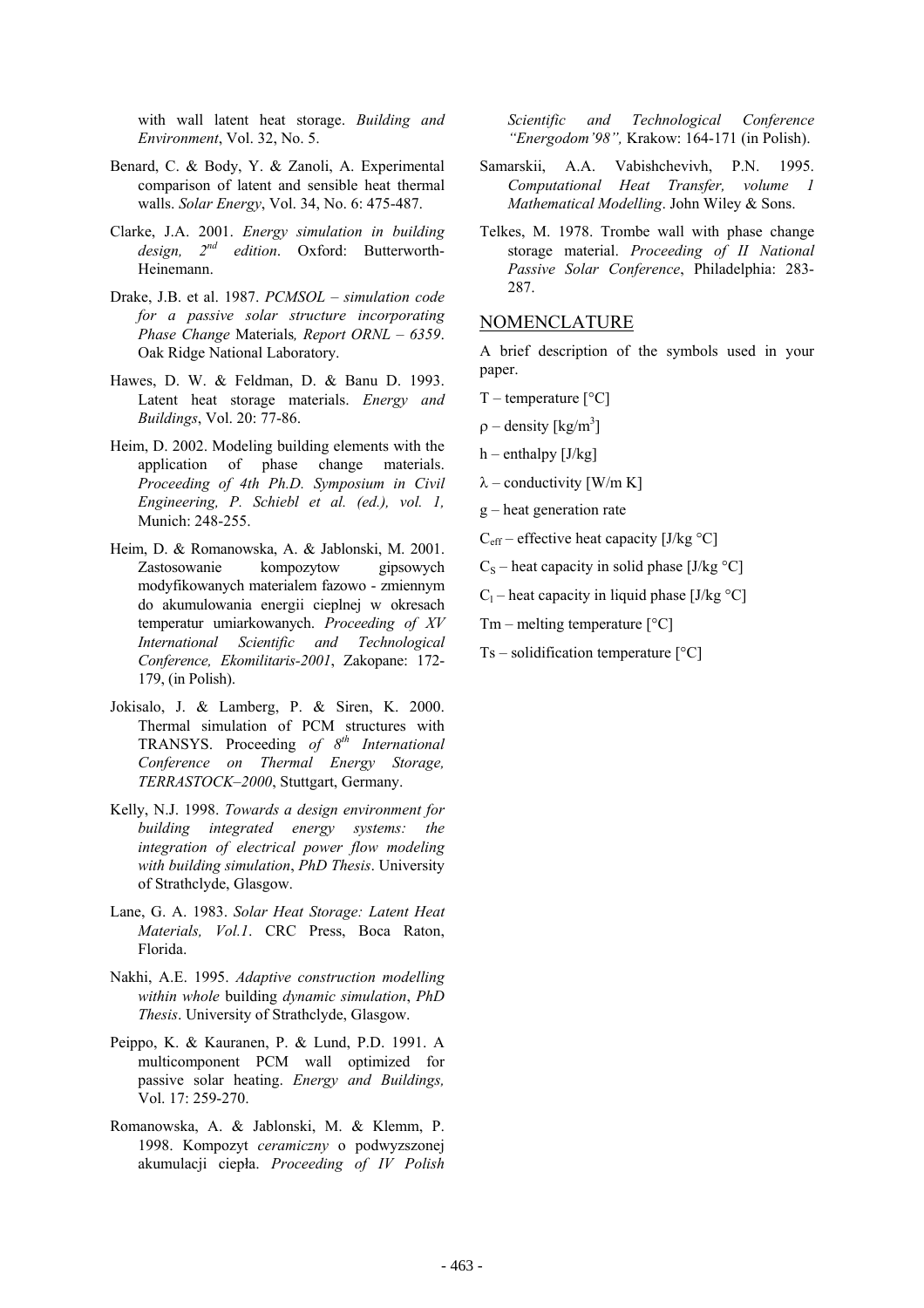

*Figure 2. Wallboard surface temperature history with traditional (no PCM) and PCM (T<sub>m</sub>=21 °C).* 



*Figure 3. Internal node temperature history with traditional (no PCM) and PCM (* $T_m$ *=21* °C).



*Figure 4. Solar energy stored as a latent heat in PCM-composite wallboard*  $(T_m=21 \text{ °C})$ .



*Figure 5. Wallboard surface temperature history with traditional (no PCM) and PCM (T<sub>m</sub>=24 °C).* 



*Figure 6. Internal node temperature history with traditional (no PCM) and PCM (* $T_m$ *=24* °*C)*.



*Figure 7. Solar energy stored as a latent heat in PCM-composite wallboard*  $(T_m=24 \text{ °C})$ .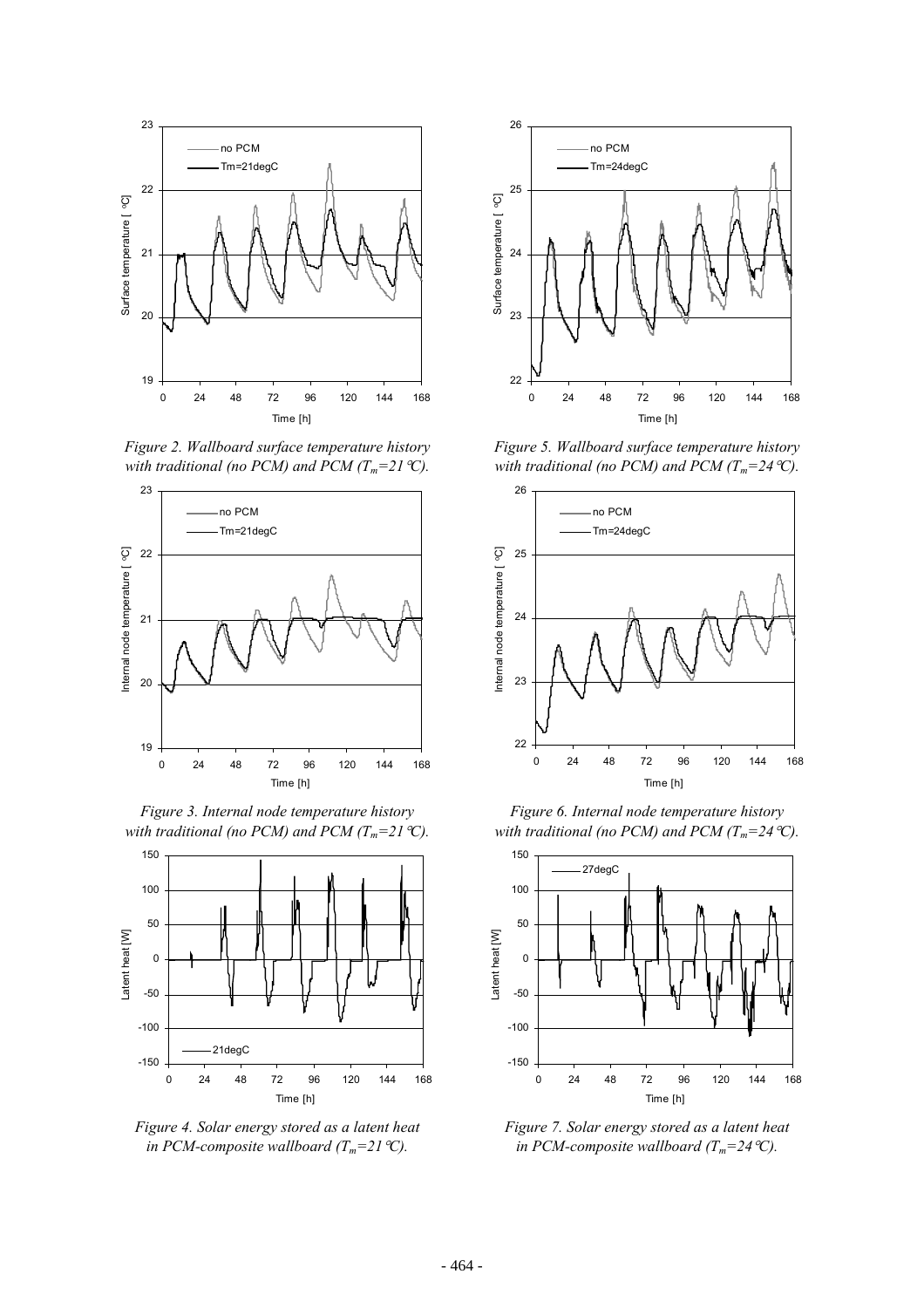

*Figure 8. Wallboard surface temperature history with traditional (no PCM) and PCM (T<sub>m</sub>=27 °C).* 



*Figure 9. Internal node temperature history with traditional (no PCM) and PCM (* $T_m$ *=27* °C).



*Figure 10. Solar energy stored as a latent heat in PCM-composite wallboard (T<sub>m</sub>=27°C).* 



*Figure 11. Wallboard surface temperature history with traditional (no PCM) and PCM (* $T_m$ *=30 °C).* 



*Figure 12. Internal node temperature history with traditional (no PCM) and PCM (* $T_m$ *=27* °C).



*Figure 13. Solar energy stored as a latent heat in PCM-composite wallboard* ( $T_m$ =30°*C*).